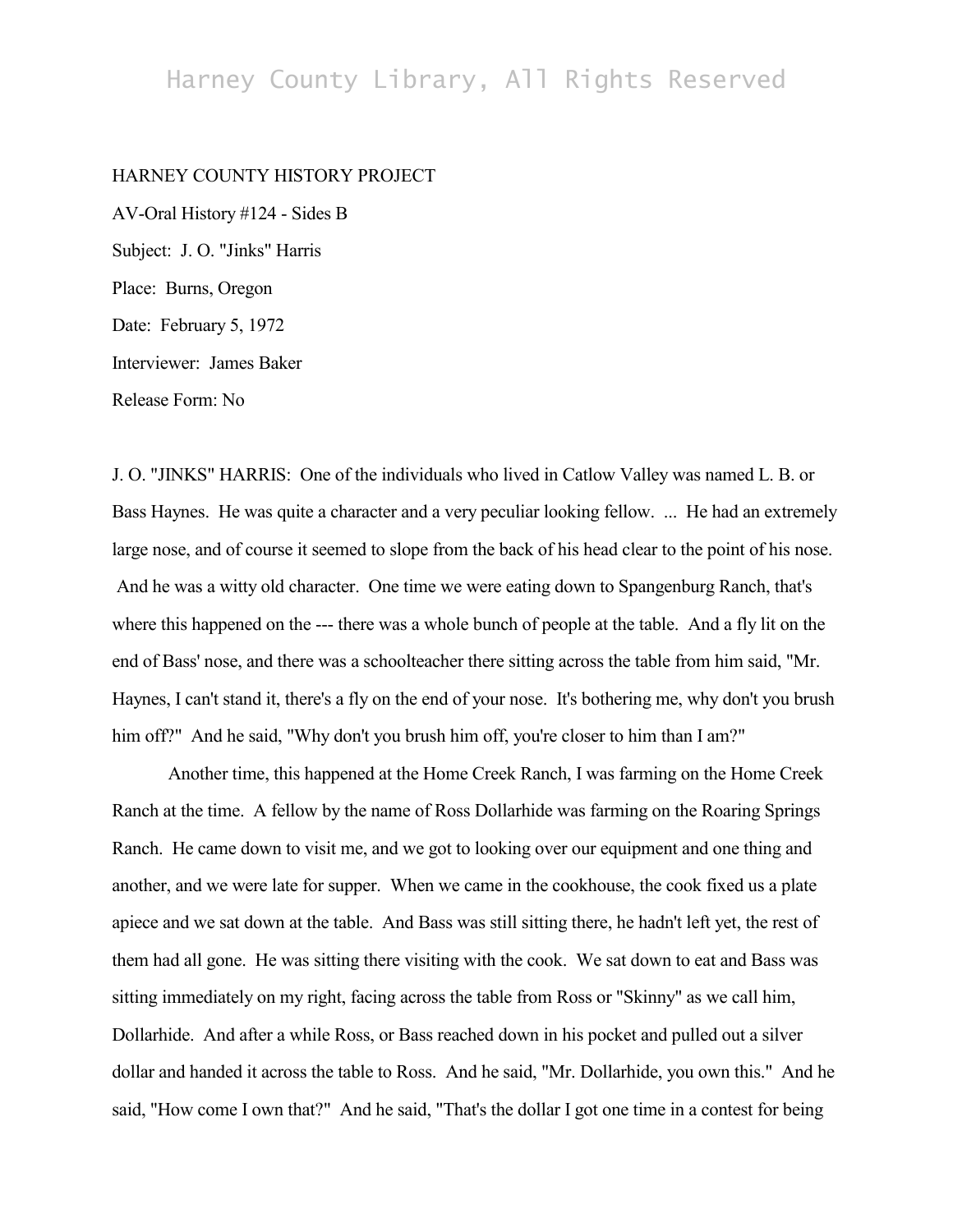the homeliest man alive, and up until that time I'd never seen you."

JAMES BAKER: You'll have to describe Ross now, "Skinny".

JINKS: "Skinny" was a tall, slim, probably six foot one, or two, and probably weighed around 165 or 170 pounds. And he had a head about the size of a 6-year-old kid. But he was a peculiar looking fellow. Actually, he was a noted rodeo bull rider, Skinny was, yeah. He had great big teeth, and when he'd laugh, he'd wrinkle up his face and the only thing that showed was the end of his nose and his teeth. Both of those fellows are dead now.

JAMES: What about that story you were mentioning, had to do with keeping your nose out of other people's business?

JINKS: Oh yeah. That was another time with Bass at the Home Creek Ranch at the same table. One of the young guys working there in haying time, kind of smarting off anyway, and he said, "Mr. Haynes, how come you got such a big nose?" And he said, "I kept it out of others people's business and give it a chance to grow." Bass had a homestead down in the southwest corner of Catlow Valley, right in the valley itself. He finally sold it to the Company in later years and he had 5 tons of hay that he sold with it. And that hay was plucked by hand, grasses that he had plucked in the summertime and hauled in a wheelbarrow and stacked.

Another story about him, a fellow by the name of Lem Kirchwell (sp.?) come riding by there, coming in from the south, coming up to Home Creek, and he stopped to see if Bass had a drink of water. And he said, "Sure I got a drink of water. I'll get you a fresh drink." So, he went out to the well, which was out in front of his house, and started letting the sand bucket down the well. And this was the only way he had of getting water out of the well was dipping it with the sand bucket and windlassing up with a home-made hand windlass. So, Bass got the water into the sand bucket and started wheeling it up. And old Lem said, "Give me the end of that rope on my horse, and I'll just gallop across the flat here and pull that up in a hurry." So, he started across Catlow Flat there pulling the rope, and finally Bass hollered at him and says, "It's here now, you can get your drink." And he said, "Let it go, I'm closer to Rock Creek Ranch than I am to your place. I'll just get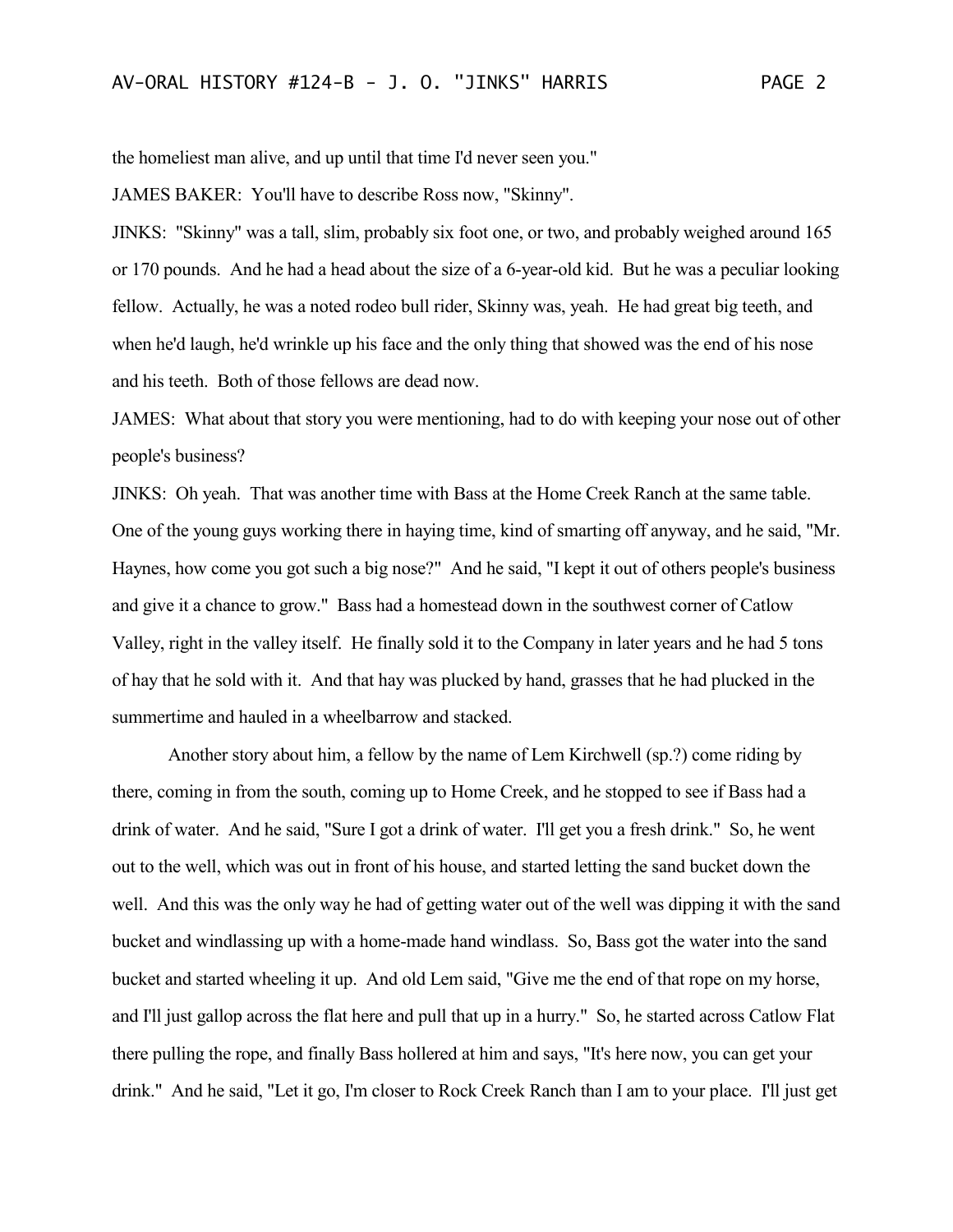a drink there."

Bass lived there for years, and he used that four-inch sand bucket to windlass his water with, and the well was 180 feet deep.

JAMES: Gee! He really went ... to get that, didn't he?

JINKS: He drilled that well by hand.

JAMES: He did? How would he do that?

JINKS: With a spring pull.

JAMES: What's involved in drilling a well with a spring pull?

JINKS: Well, drilling a well with a spring pull it is a very simple operation, it is going to be hard to describe. You take a green pole, probably 30 feet long, and anchor one end over a log so it sets at about a 60-degree angle. Then you run your rope up through a pulley along the pole, anchor your rope at the bottom, and put it on your drill bit. And then you start pulling the rope up and down and the pull starts springing. And actually, it is the action of the pull that drills the well.

JAMES: It's a pretty simple machine.

JINKS: It is a real simple machine, and there's been a lot of wells drilled in that country with them out there. You have to kind of learn to do it; you have to keep letting out your rope a little all the time because your drill keeps going down. Of course, this is gauged entirely by the material that you are drilling in.

JAMES: Did you know Tebo?

JINKS: Did I know Tebo? I probably knew him as well as anybody in Harney County.

JAMES: I heard that he could stand up against a wall and he'd ask you to hold on to his ears and pull him away from the wall. What would happen?

JINKS: You couldn't do it.

JAMES: How come?

JINKS: He just had that much strength, I guess, in his whole body. And he was a very skinny Mexican. Probably 6 feet tall, or a little taller, and skinny. Didn't look like he had any strength in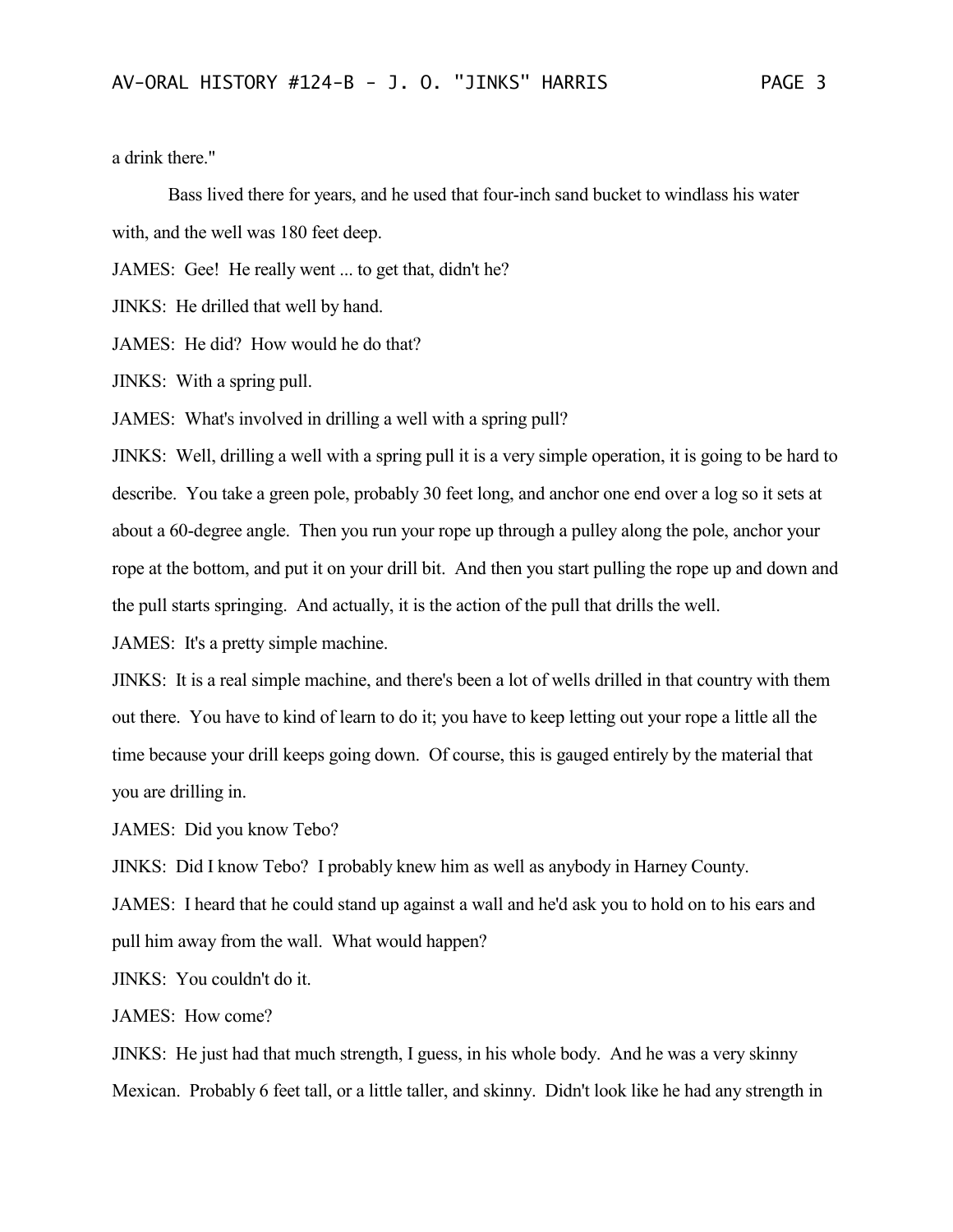his body at all. But he could also take two horseshoes and hold them in his left hand, and there was nobody could spread those shoes. It never was done. He could hold them just by gripping them like that. Of course, they were hard to get a hold of. He had all kinds of tricks; he used to do all kinds of tricks. And no matter, somebody come in with a wild story and they'd sit and tell it for Tebo's benefit. And in a little bit he'd tell them a story that would top theirs, they never did beat him. There used to be some pretty good guys around the ranch there and they'd get together and try to figure up a deal that would beat Tebo in telling a story that evening after supper.

One time a fellow named Mann Bundy and a brother named Frank, and they'd been over to Nicaragua, and he came back, and he was telling Tebo, and he said, "You ought to go over into that country and see how fast things grow in the rainy season." He said one time when he was there, they cut in with their machetes into a jungle quite a ways, and had to come out for night, and the next day it was growed up so bad they couldn't find their tools. And Tebo says, "I'll tell you what I seen one time myself right down here in a sagebrush field." He said, "There was some people came along there and camped and they had two or three kernels of corn and got to looking around at that great big 6-foot-high sagebrush and thought it was pretty good soil. So, they planted the three kernels of corn. And in a week or so, they went out to see if it was sprouted yet, and there it was, even had ears on it and was clear out of their reach. So, he tried to bend them over, but the stalks were so big he couldn't bend them. And so, he went back to camp and got an axe and went to chop them down. And he'd chop a gash in them and by the time he could swing for another gash, that one would be grown clear out of reach, and he never did get it chopped down." No matter what you could come up with, Tebo had a better one.

JAMES: He always had a story ready.

JINKS: Oh yeah. They were talking about pulling teams there one time, this used to be quite a deal with draft teams, pulling contests. And Tebo said there on the ranch one time they had a great big young horse, and he was real stout, and he could out-pull a team even. Finally, he said, they hitched him on to a deal that they knew he couldn't pull, and he just pulled and pulled and pulled until he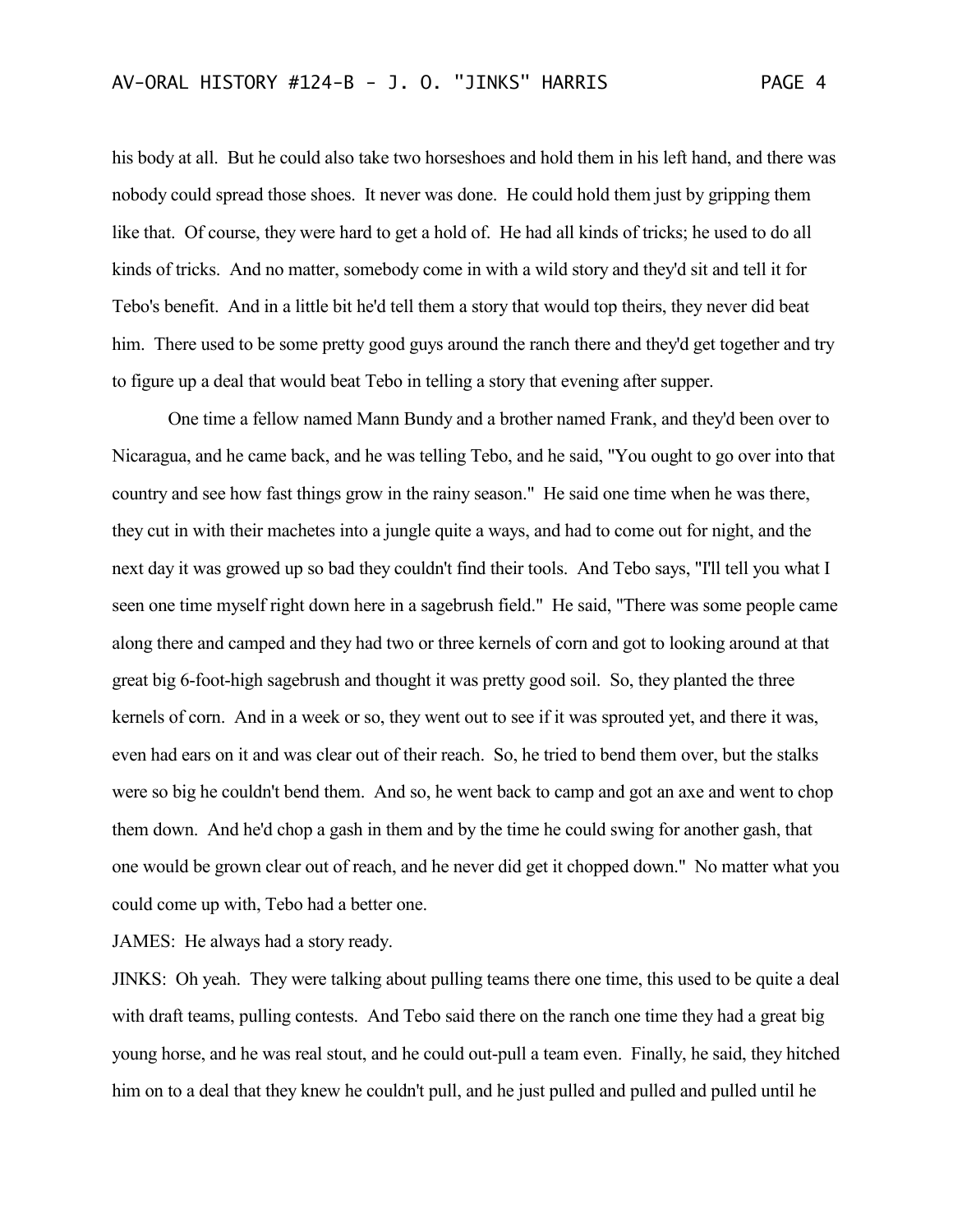split his hide and walked right out of it. Then they threw some sheep pelts on him to keep him warm, and the next year he sheared 400 pounds of wool. (Laughter)

JAMES: Put it up in those eight-foot sacks.

JINKS: Oh yes, I knew Tebo. I worked with Tebo lots of different times. He was a real good buckaroo, too. He was easy and quiet. And he was honest as any man who worked there. As far as the wild tales go, they were just wild tales. When honesty was involved, with borrowing money or anything like that, you couldn't find a more honest man than Tebo.

JAMES: I heard one time he was up on a ridge somewhere looking in a fog, leading some fellows around trying to get back to the P Ranch, and they couldn't find anything. They couldn't see 10 feet, 15 feet in front of them. And somebody asked Tebo if he was lost, and he said, "No." Said, "Well, then where's the P Ranch?" And he swung his arms around his head and says, "It's over there." JINKS: It was lost, but he wasn't. Yeah, Tebo was quite a fellow. Of course, you've heard about his pet fish?

JAMES: The one that drowned?

JINKS: Yeah, he drowned in the river there; he fell off the footbridge. He had a racehorse he called Barb Wire.

JAMES: Why was that?

JINKS: I don't know, just the name he had for him. He used to run him in races. I don't think Barb Wire ever won a first; he won a few seconds and thirds. But he used to race him here and over around Sisters. They've always had a racing deal over there. He'd ride old Barb Wire across country, a big white horse, and he'd enter him in races. In his later years, Barb Wire kept him broke. Of course, he had money as long as he lived, he was guaranteed an income, but it wasn't a very big one. And Barb Wire kept him broke. He got too old on him, but he wouldn't give up. That's kind of a habit that racehorse men have.

JAMES: I never heard any stories about how strong Tebo was.

JINKS: Tebo was a real strong person. I don't know where his strength came from, he was the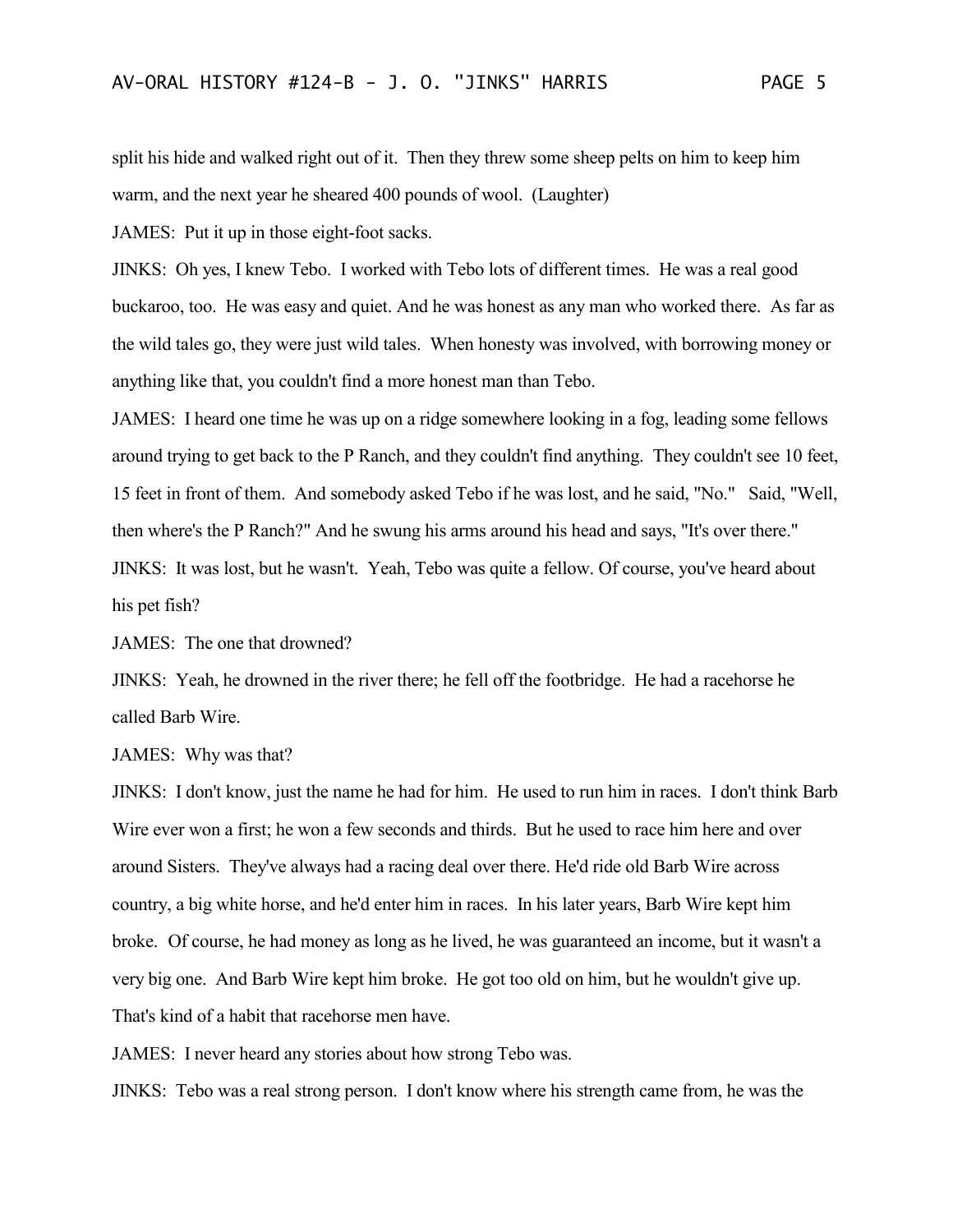most deceiving person you ever saw, I don't know where it came from. He just had it, that's all, in his hands and in his wrists. We've got a, I don't know where it is, we've got a picture of him someplace, sitting down in a chair, and my sister standing my him, she was about this high, and she was peeling an apple with a table knife.

JAMES: Did anybody try and peel apples and see who could get the longest peel?

JINKS: Not in this country, there wasn't that many apples. That's a deal for a party, same as

hanging one up and seeing who can get the biggest bite without knocking it down, and not use your

hands. Did you ever try that?

JAMES: No, I've never tried it.

JINKS: Well, I have, lots of times. It's pretty hard to even get a bite.

JAMES: Yeah, slips right off. Did Tebo ever take an egg in his hand and try and crack the shell and then give another egg to somebody?

JINKS: Not that I know of.

JAMES: That's another trick. You can't crack an egg if you don't, if it is absolutely flat in your hand. You can't crack it like this. You can do it like that, but that key ---

JINKS: Of course, you can stand one up on the point too.

JAMES: How do you do that?

JINKS: Just tap it on the table.

JAMES: Oh!

JINKS: Yeah, this is an old, old story, you know. They were talking about things that could be done, and things that couldn't be done and the visions that people had, even Christopher Columbus. Finally, a fellow took an egg and says, "Stand that up on the little end," and they all tired it and they couldn't do it. And finally, they decided it couldn't be done, and he just reached out and tapped it a little as they set it up there. And of course, it broke in and just set right there. See how easy it can be done when you know how.

JAMES: Was Tebo a particularly good roper?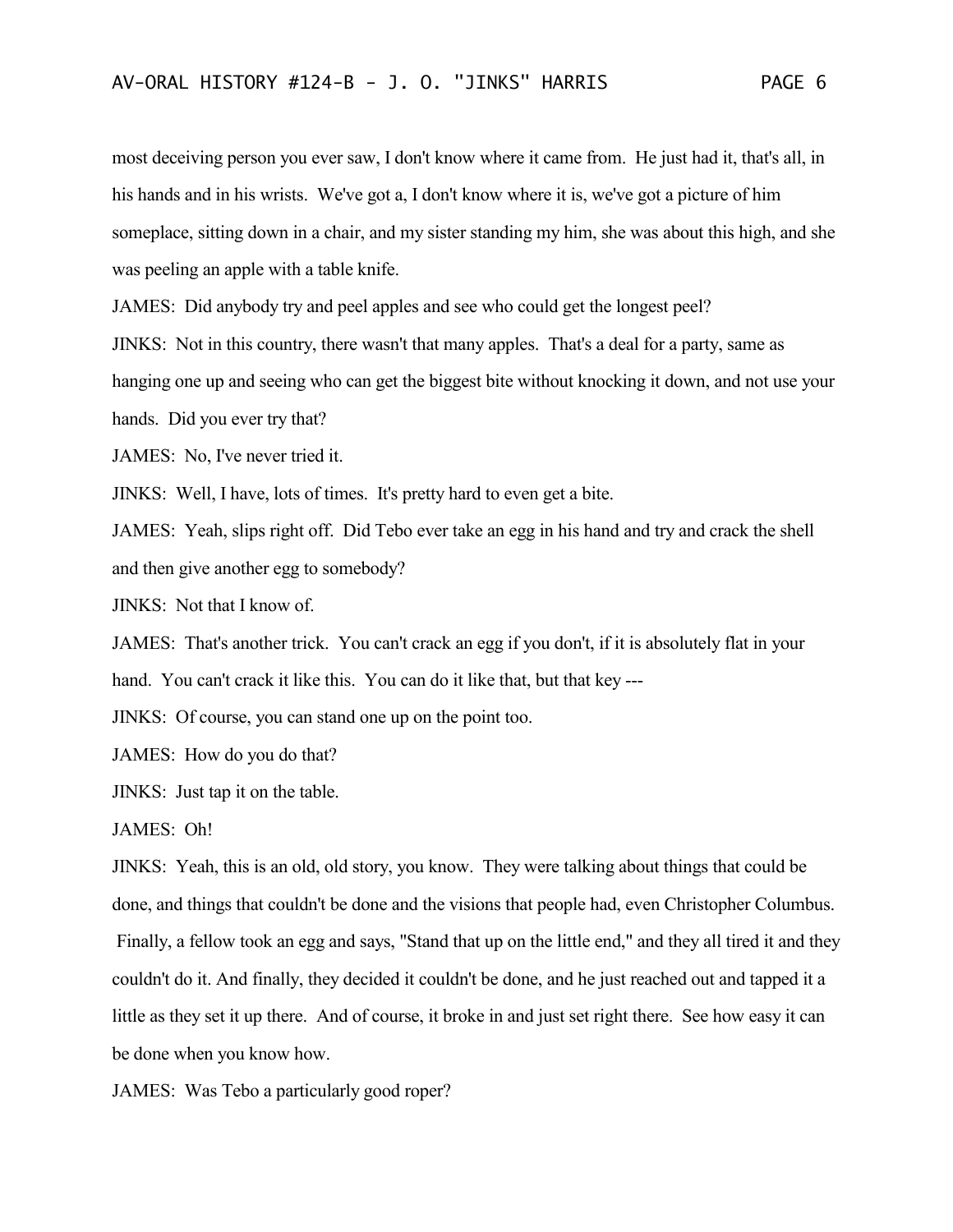JINKS: No, he was just common. There were some outstanding ropers in that bunch, but Tebo, Chappo, and Chico, and some of those fellows were just ordinary, just common. Chino was exceptionally good, and Juan Redon was the best.

JAMES: Juan Redon. I've heard someone talking about how well he could rope. JINKS: He was the best known, not only here but in California and every place. And he used about an 80 or 90-foot rope, and he used it all.

JAMES: He used it all. That's really a trick.

JINKS: Yeah. I watched a fellow last spring, and he used a 76-foot rope, and he was using about 50 or 60 feet of it. He never did use it all. But of course, there is no occasion to use a rope that long now in the way they do their roping. Juan Redon was absolutely the best. Back in 1908 when this Game Commission in Oregon wanted to bring some re-stocking game into the state from Yellowstone Park, those elk, they took Juan Redon from here up there to rope those elk. That's the way they caught them. He told me himself that the first cast, the first loop he threw, he caught two elk running close together, you know. Yeah, he roped those elk and they brought them down here in 1908. And they planted them at Billy Meadows up here in 1908. Later on, they made another planting but that is the origin of the elk herd that we have in Northeastern Oregon now. So, he was that good that they would pay him and take him clear up there.

And he was an illiterate man, too. In fact, all those Mexicans were. Chapo couldn't read or write, and Chino couldn't either. Well, they could write their names, that's all you know, they learned to write something and call it their name anyway.

JAMES: Yeah. People would recognize it that way.

JINKS: Oh, yes.

JAMES: Did many of those Mexicans have families up here, or were they all bachelors? JINKS: Well, they were all bachelors when they came here. One or two of them got married after they were here. Chino was married, but he never did have any kids. Chapo was married; he and his wife never had any kids. That's the only two that I can think of that was married. Tebo was never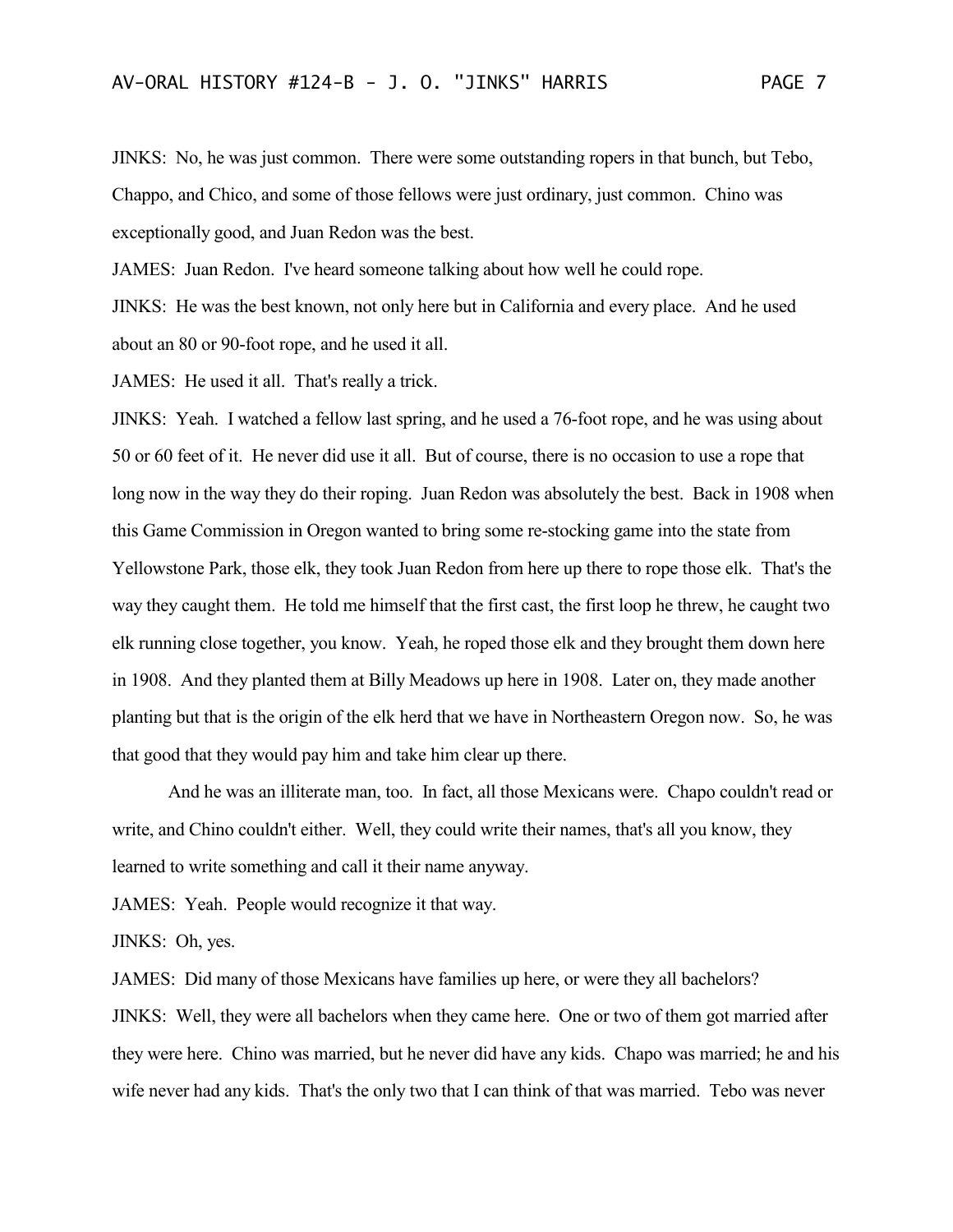married. Chico was never married. He didn't stay here, he went back. Then there was a nephew to Chino named Augustine Gilbert, and he was never married.

JAMES: I've heard the name.

JINKS: He was the last one to stay here or leave here.

JAMES: I see.

JINKS: He stayed longer than any of them. After Chino died and his ranch kind of --- well his, I mean --- not Chino's but --- what did I say?

JAMES: Chapo?

JINKS: No, Augustine.

JAMES: Oh, Augustine Gilbert. Yeah, you were talking he was the last man to leave.

JINKS: Yeah, he had a homestead up there and he tried to develop water on it, and the

development didn't turn out, so he just pulled out and left. That last I heard of him; he was down in

California. And I was told since that he died down there.

JAMES: Oh, so there is nobody, there is no Mexicans that ---

JINKS: There are none of the Mexicans left in that group, none of them. There is a Mexican woman here in town, but she came from over the mountain on the other side, and came out of the Mexican colony down there, and she is the only one left. She has a couple of sons, but they don't live here. She is the only one left here of that group of Mexicans. She must be over 70 years old. But she is still here, and she still works.

JAMES: Can you remember her name?

JINKS: Oh yeah, her name was Belle Oleachea.

JAMES: Belle Oleachea. Doesn't sound Spanish to me at all.

JINKS: Oh yeah. It isn't Spanish, it is Mexican. Well of course, Mexican is Spanish. But her husband's name was Vedal Oleachea. He was drowned in Catlow Valley, right out there in the middle of that desert in one of those sand pit lakes. His horse got him down and drowned him. JAMES: Were you born in this area?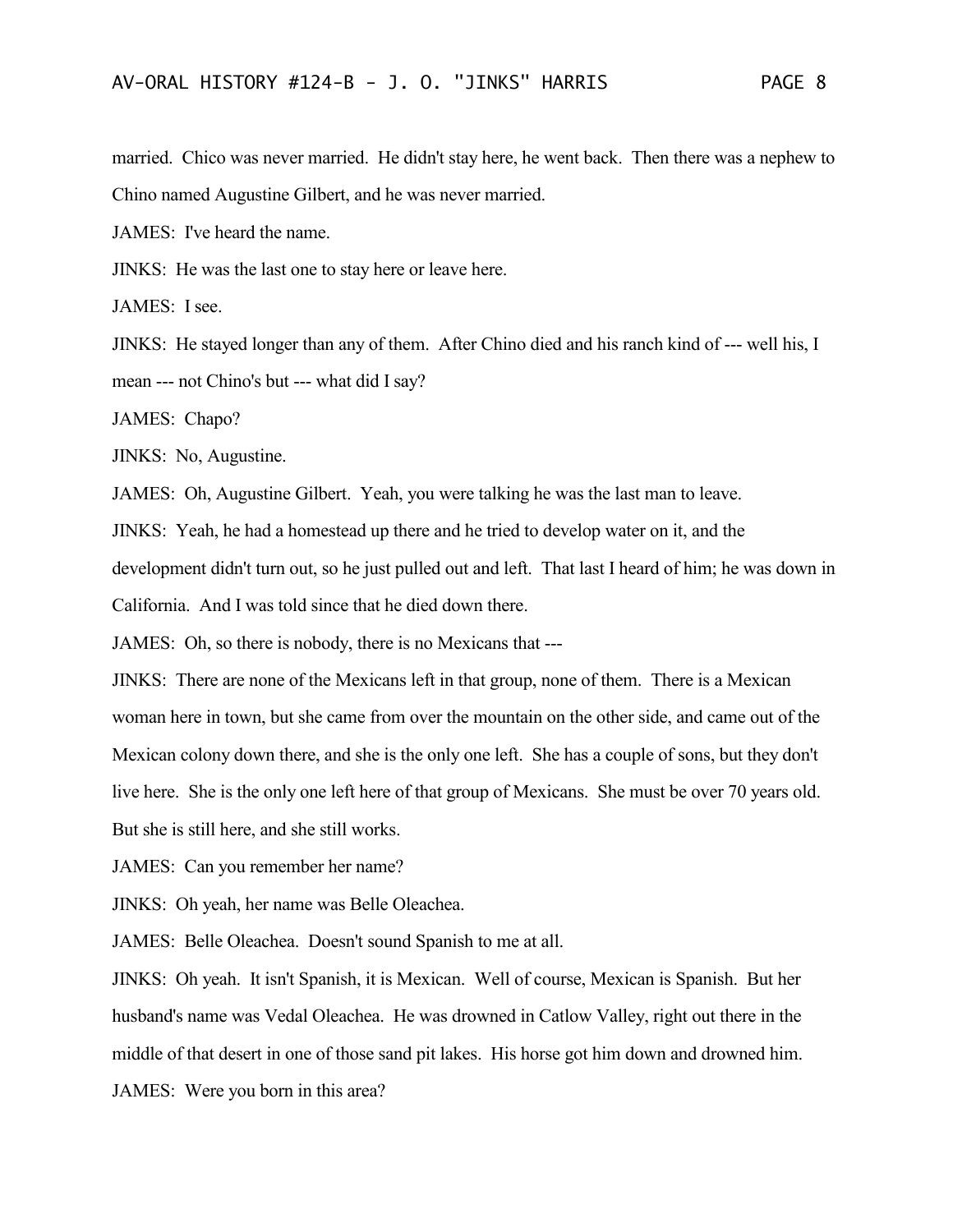JINKS: No, I was born in Montrose, Colorado.

JAMES: What were your folks doing there, mining?

JINKS: No, raising cattle.

JAMES: Raising cattle.

JINKS: Yeah.

JAMES: Where were they before that?

JINKS: They were in Colorado and Mexico. My mother came from Nebraska --- wasn't it Nebraska --- Iowa, yeah someplace back there.

JAMES: Yeah, back in the Midwest. What was your dad looking for when he moved from

Colorado to Eastern Oregon?

JINKS: Well, like I've told you before, I've never figured that out. I don't know.

JAMES: Was that one of the questions I asked you before?

JINKS: Yeah. For the life of me I don't know why anybody would leave the country where he was and come out into this place.

JAMES: Was that particularly rich out there?

JINKS: No, but it was a good, he had a good operation. And he sold out, of course. It's just one of those things. See my mother's stepdad was already living here, and he wrote to them and told them what a wonderful country this was, and all this sort of thing, and so they came out here. They got here in the early part of August of 1908, and I was born that same year in Montrose, Colorado. So, I'm not an Oregonian, not by about 8 months.

He came here and, of course, they came to Ontario, the end of the railroad. And they shipped their own wagon and horses; they had a split-car of horses and machinery. He brought his pet horses; of course, both the workhorses and the rest were saddle horses. When they got here, they assembled those wagons, or that wagon, and hitched the horses on to it and came on down to the Narrows with the wagon. And my oldest brother rode one of the saddle horses and drove the others along, you know. I think he had either 10 or 12 head.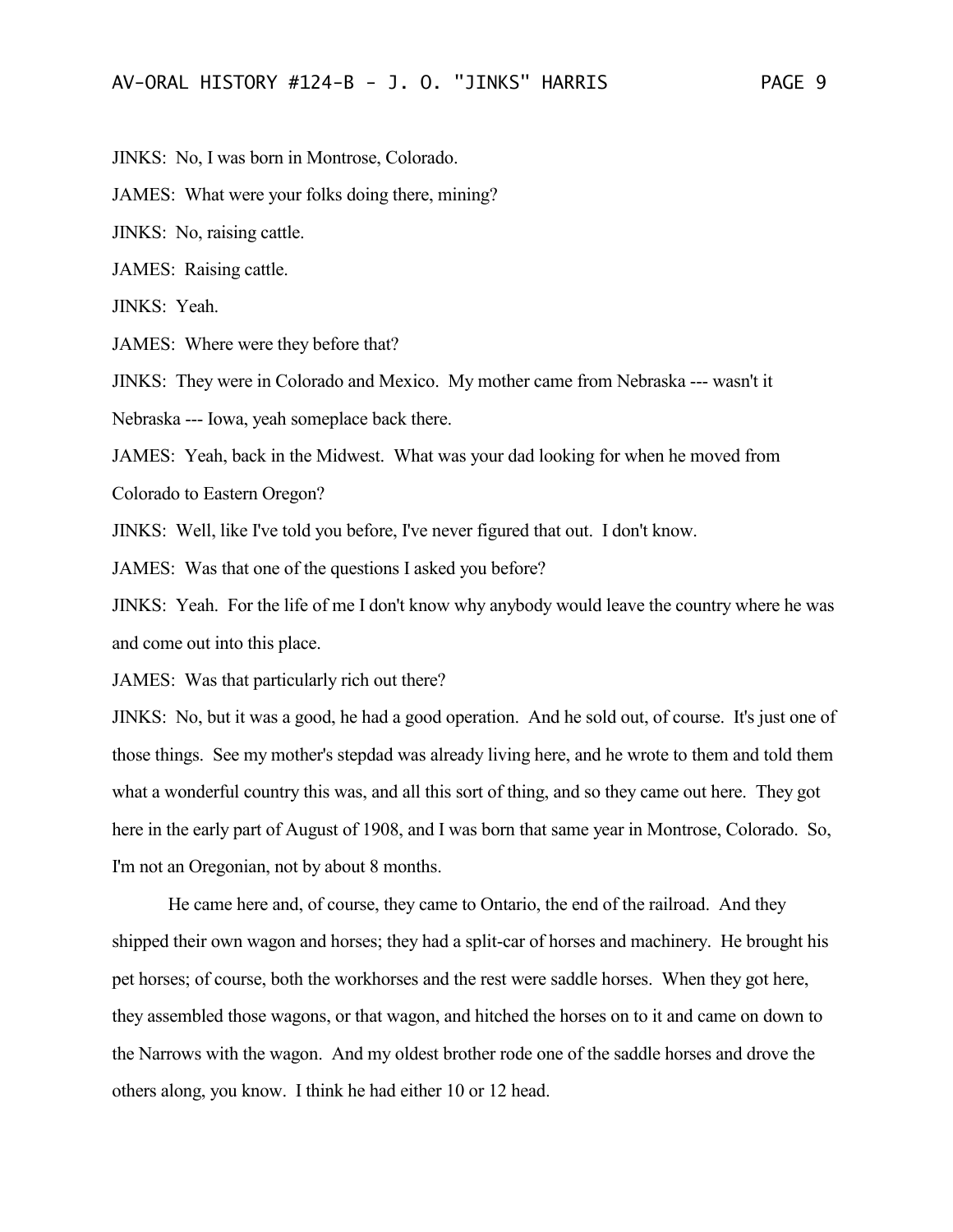So, he came here, and the first thing he done was, of course they put up at my mother's folks place for a while until he could look around a little bit. And he bought a hotel, and dance hall, and saloon in the Narrows. And right away he sold the hotel and dance hall, and he kept the saloon for quite a while, and sold it. And during the time that he owned the saloon, he also bought another house where we lived, and he had bought some cattle. And he'd also bought a squatter's right on the Refuge out there.

And then when he sold the saloon, he bought more cattle. Then he began to devote his entire efforts, of course, to raising cattle and making a living out of them, which he did. And also, to breed up the stock, improve it, upgrade it. The stock was real, real common in this country for years. I can remember real common cattle. Of course, now it has some of the best, but that was a long time ago that I'm talking about, 1910-1912.

See Judd Wise worked for my dad in 1914. You've been talking to him, he and Julia were married, and the first job they had was working for my dad in 1914.

JAMES: Yeah, we talked about a week or so ago. He's getting along pretty well.

JINKS: But he went over to Hereford, Oregon over here and bought some bulls, paid \$100 a head for them. And I was along, and we drove those bulls from Hereford, Oregon to the Narrows. It took several days too. You know where Hereford is?

JAMES: Quite a ways.

JINKS: Over in Northeastern Oregon. That was the first registered stock that was in Southeastern Oregon. From that we developed the best bunch of cattle down there, and we used to get a little more money for our cattle than our neighbors did, and they kind of resented it. But ---

JAMES: What kind of prices did your dad get?

JINKS: Well, I can remember one year, especially, this is getting along later in 1918 or somewhere along there, when he got \$32 a head when the rest of them got \$30. Nothing was sold by the pound; there was no scales in this country. Everything was sold by the head. We had just bigger and better stock, that's all. Where he came from, they raised good stock.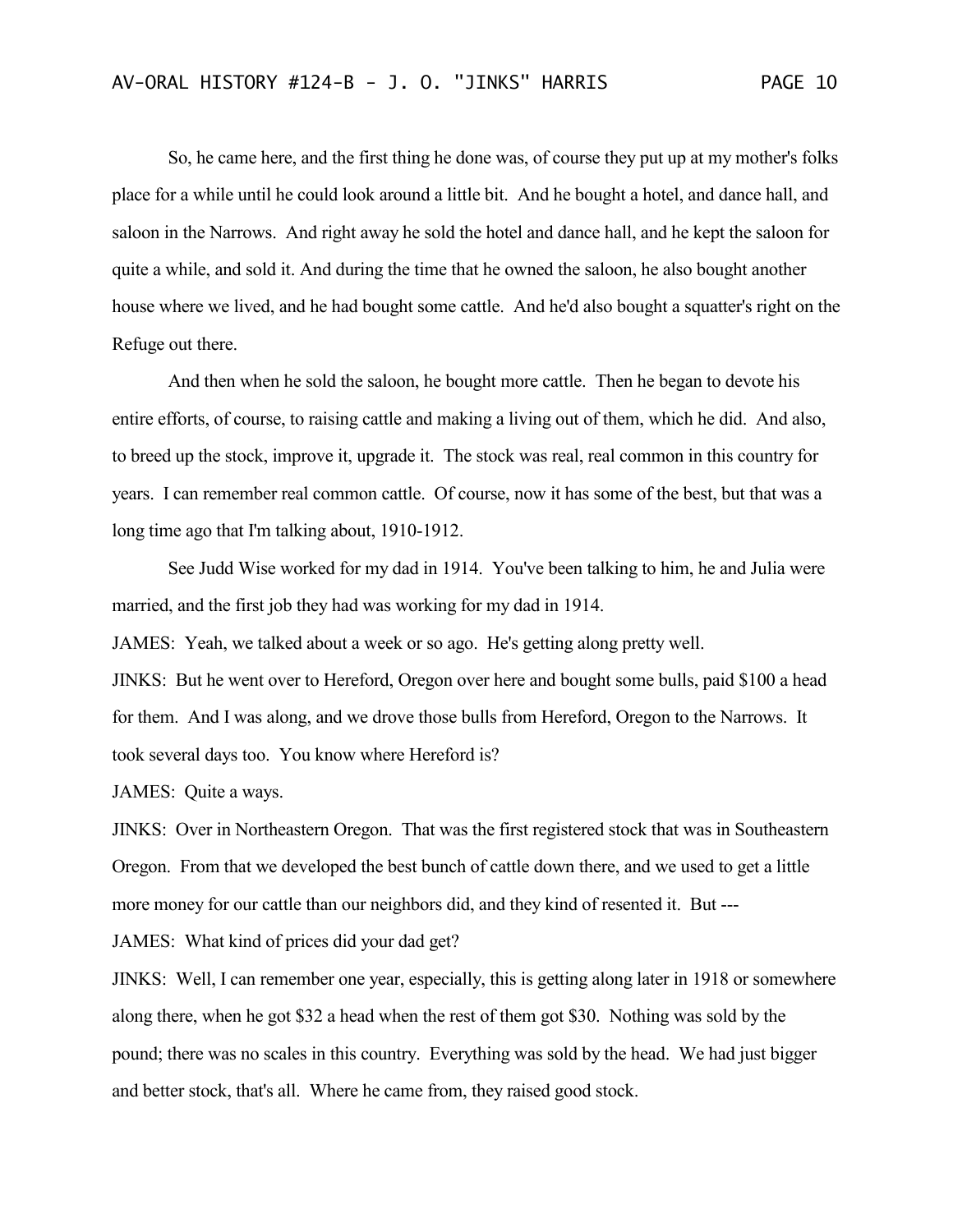JAMES: That's what he wanted to do.

JINKS: Sure. He couldn't be satisfied with this common stuff, this grade.

JAMES: You were mentioning something about ropers, came to your mind.

JINKS: When you were talking about ropers in this country, we always seemed to confine our remarks to the Mexicans, because they were the ones that really brought the thing into the country. They worked for outfits that had lots of cattle, and they roped a lot and there wasn't any occasion to rope unless you had a lot of cattle, you know. But it is kind of a lost art, this roping. And actually, when you are talking about good ropers, Judd Wise was one of the best, he was real good. And Joe Fine.

JAMES: And they say his dad was a good roper.

JINKS: Yeah, they talk about ... and Joe Fine being a good roper. And neither one of them could out-rope Judd by any means. Buck Miller ---

JAMES: I talked to Buck about a week or so ago.

JINKS: He's one of the very best.

JAMES: I saw a couple of bridles that he was braiding, beautiful things out of rawhide.

JINKS: Oh yes, I've seen lots of them. He used to braid rawhide riatas too, but he can't anymore, can't pull strong enough. There's a lot of those fellows, they learned from the Mexicans, now there's no question about it.

JAMES: No question.

JINKS: They learned from the Mexicans. But ---

JAMES: How would you go about, if you wanted to preserve that art on tape, or with pictures, or with drawings or something, how would you go about it?

JINKS: I don't know. I know how to do it; I don't know how to describe it. I've got a picture out there of where I was roping.

JAMES: Maybe you can just describe that picture to me.

JINKS: That's a poorest picture, and I'm ashamed of it, in fact. This honda this loop.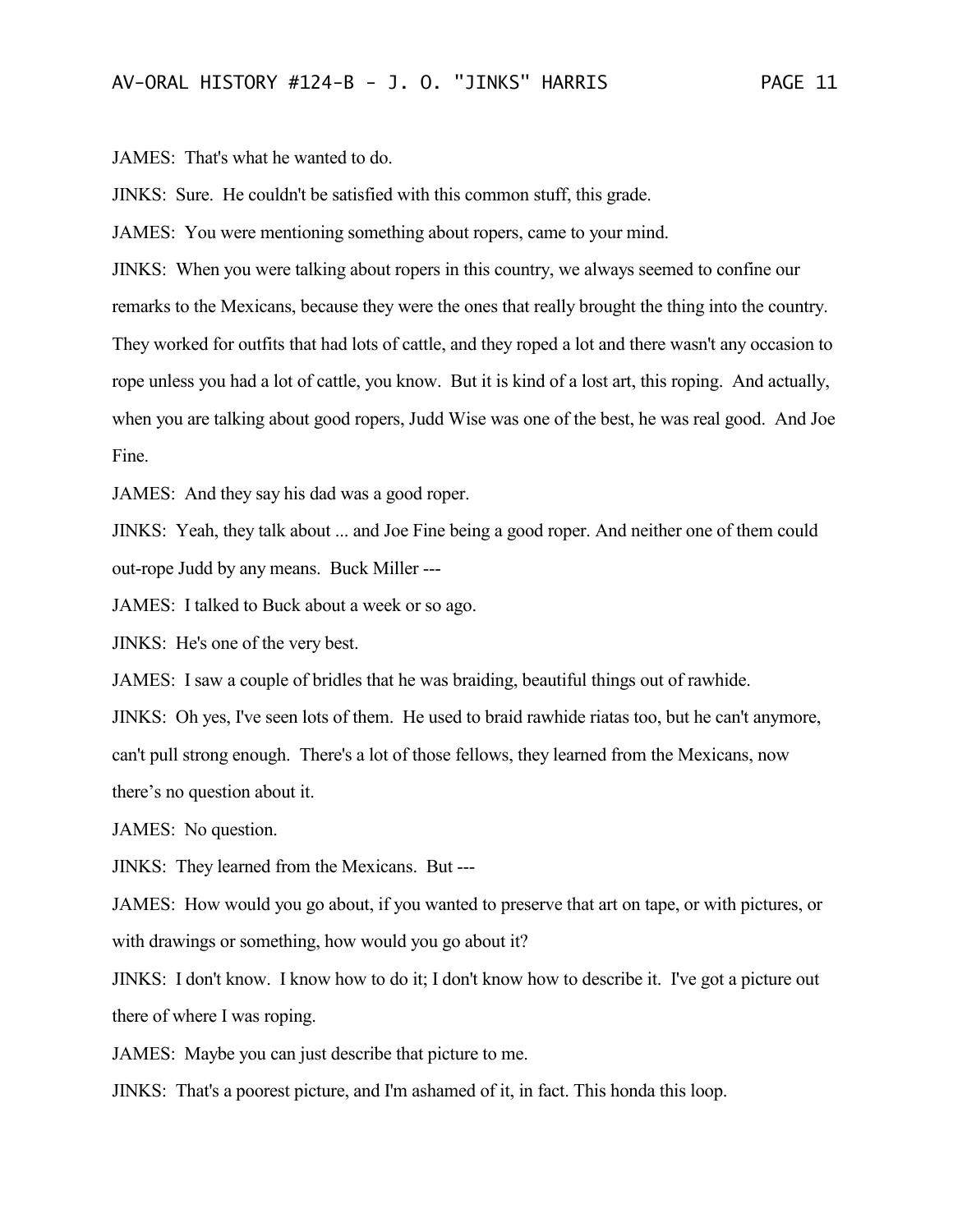JAMES: That big loop, yeah.

JINKS: No, this is --- well they call it a big loop, but it's not really a big loop. A big loop would drag through ... your horse here.

JAMES: Oh, I see.

JINKS: But this honda is supposed to be halfway down your loop, and they kept a hollering at me to hurry up and I just made a quick honda. See that's a 60-foot rawhide riata that I'm using right there.

JAMES: What's the honda?

JINKS: This right here, the eye.

JAMES: The eye. It hooks around back.

JINKS: Your rope goes through it like this. I've got some more pictures of me roping, over at

Joe's. There was some of them better than I, that's for sure. But ---

JAMES: But you could rope with the best of them?

JINKS: I kept up my end of it all right.

JAMES: What would be the most spectacular thing you could do, if you were roping cattle?

Would it be the distance, or the number of cattle you got, what would be the ---

JINKS: Well, the distance and the ease in which you can get them without disturbing your herd.

JAMES: That would be important.

JINKS: That's what you try to accomplish, pull these things out and not interrupt the whole herd.

This was important in those days, because you branded outside, there was no fences and no corrals.

The distance that you could throw a loop and the control you had of the loop after you threw it. I don't know, it is really hard to describe.

JAMES: Yeah. Well maybe I can think of ---

JINKS: You don't throw a rope, you cast it. It is more of a casting action than it is a throwing action. These team ropers, they throw a rope because they're ---

They say that everything could happen in the Narrows, and usually did. ... One time in the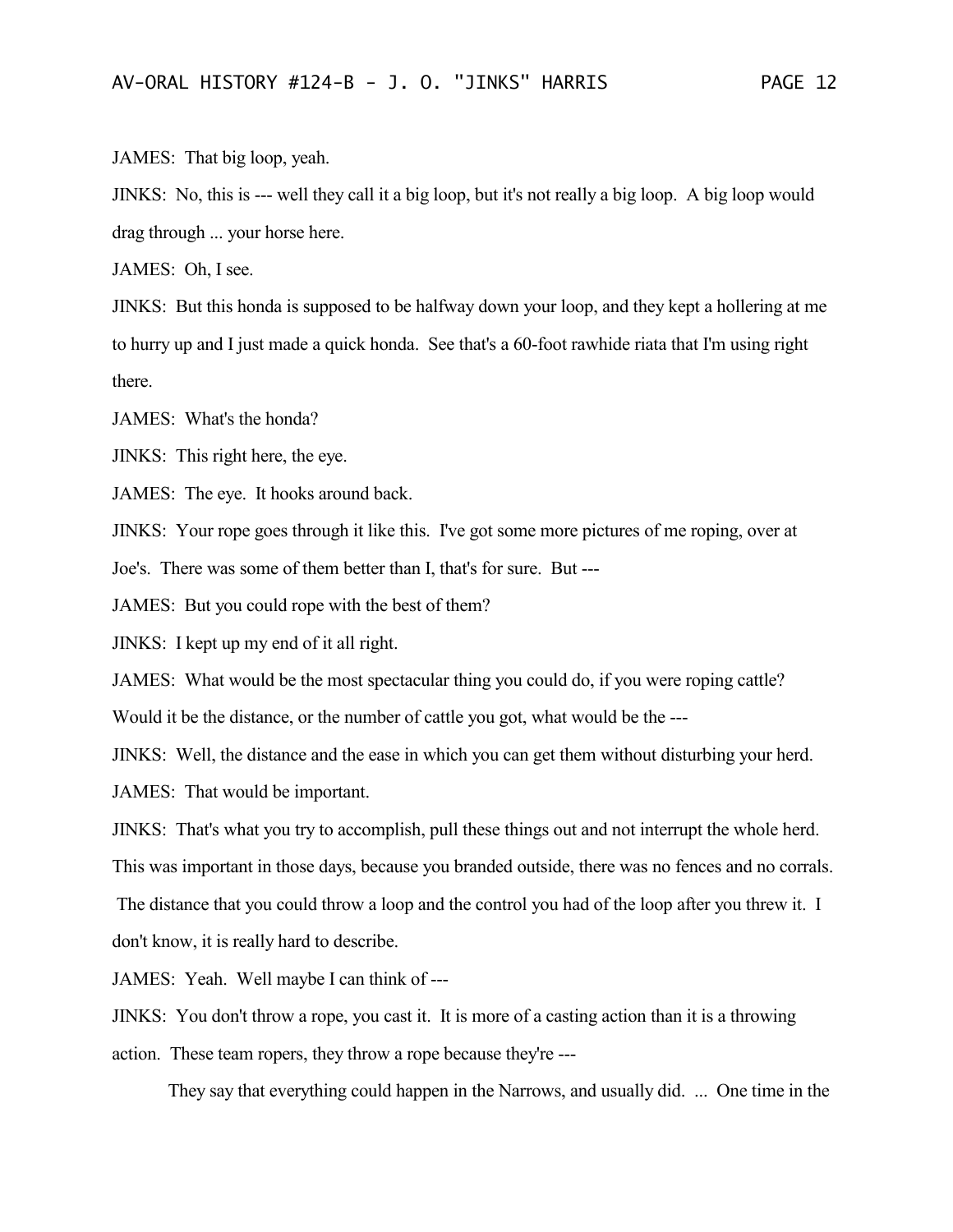spring, a nice warm, bright, sunny day, the 50-buckaroo outfit was moving about 1,000 or 1,500 head of cattle from the Double O to the Sod House. And, of course, they had to come right down through the Narrows, right down through the lane. They had them strung out for about two miles. And there was a man in the lead and a ... rider with them. And once in a while two, and then there was two or three guys bringing up the drag. Everything was going lovely. We were up on the hill watching them. Everything was going just as well as it could go, and the cattle were walking good.

And then for some unknown reason there was a bull that just turned out of the bunch, walked through a yard gate and right up the walkway and into the front room of a house where an invalid woman lived. And she saw him coming, the front door was open, a nice warm spring day. But she saw him coming, and she was afraid he was going to come into the house, so she just slid her chair into the kitchen and locked the door, shut the door between the kitchen and the front room. And that left the bull in the front room all by himself.

Two of the riders got off their horses and were going to get him out of there, and he put them out. There was another little old Mexican buckaroo named Chappo come riding up. He was on the drag, and he come riding up and he says, "What's the matter, boys?" And they told him they had a bull in the front room of that lady's house. So, he rode up there and looked in, and got off his horse and looked in, and tightened up his cinch a little, and got back on his horse and took down his rope, and within two or three casts he threw and caught the bull around the head. He wasn't able to pull him, of course, he wasn't able to drag him, but he was able to hold him.

And then these, those two buckaroos went around the house and in the back, kitchen door, and out through the front room door, and in behind the bull and with prods prodded him out into the yard. He broke thorough the floor in four or five places. So, they just got him out into the yard, and outside the yard, and they cut out about 20 head of cattle and left them there in the field adjacent to the house where the bull was, and he went off with the cows, of course, and then went on.

And after talking to the lady for a little bit, the next day there was two men and wagon with some lumber, came from the Sod House to rebuild her floor. They put in a new floor for her and